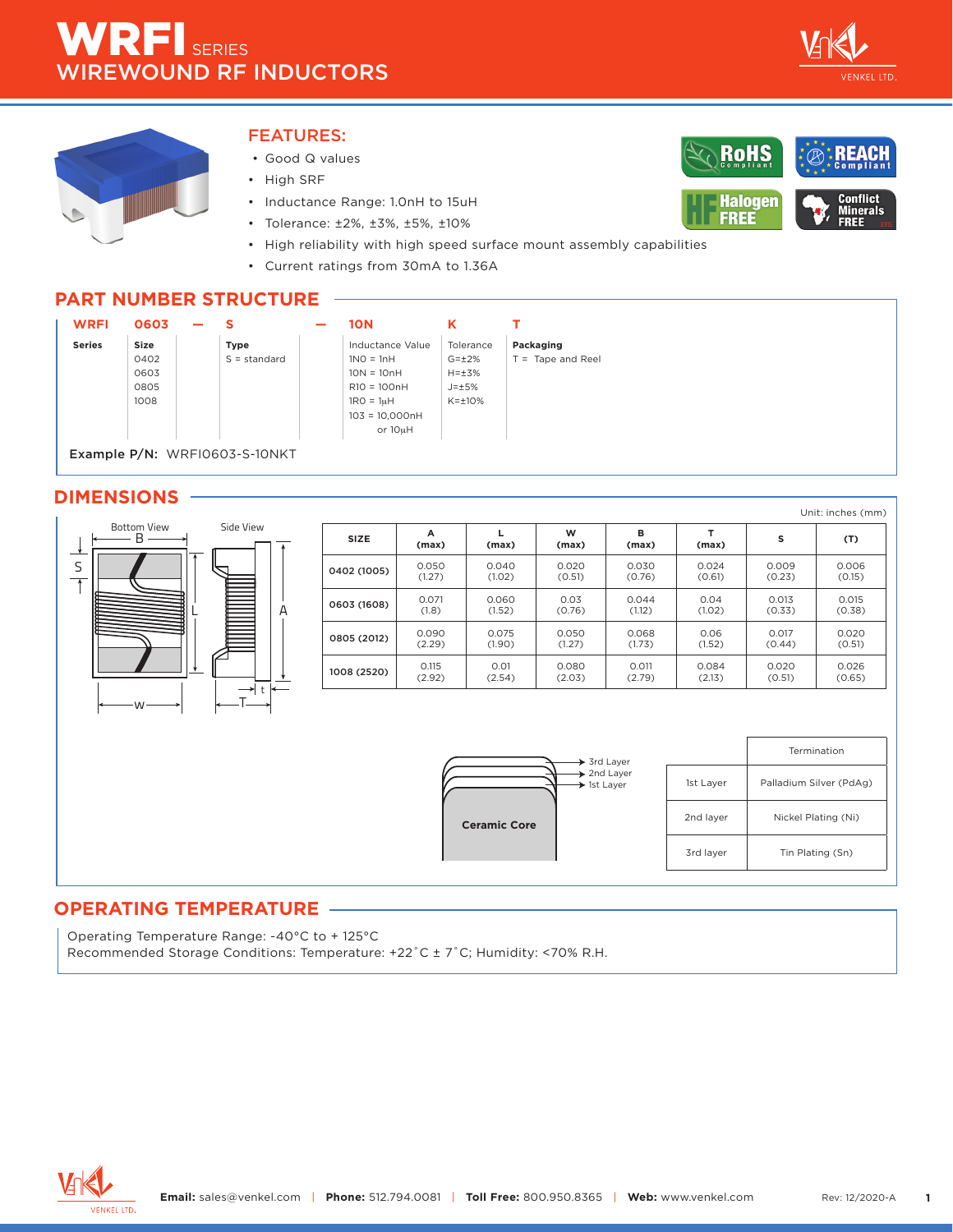## **0402 (CERAMIC CORE)**

| <b>INDUCTANCE</b><br>(NH) | <b>TOLERANCE (D)</b> | <b>TEST FREQ.</b><br>(MHZ) | Q MIN. | <b>SELF-RESONANT</b><br><b>FREQUENCY</b><br>(MHZ) | DC<br><b>RESISTANCE</b><br>$\Omega$ | <b>RATED</b><br><b>CURRENT</b><br>(MA) | <b>VENKEL</b><br><b>PART NUMBER</b> |
|---------------------------|----------------------|----------------------------|--------|---------------------------------------------------|-------------------------------------|----------------------------------------|-------------------------------------|
| $\overline{1}$            | ±10%                 | 250                        | 16     | 12700                                             | 0.045                               | 1360                                   | WRFI0402-S-1N0KT                    |
| 1.9                       | ±10%                 | 250                        | 16     | 11300                                             | 0.07                                | 1040                                   | WRFI0402-S-1N9KT                    |
| $\overline{c}$            | ±10%                 | 250                        | 16     | 11100                                             | 0.07                                | 1040                                   | WRFI0402-S-2N0KT                    |
| 2.2                       | ±10%                 | 250                        | 19     | 10800                                             | 0.07                                | 960                                    | WRFI0402-S-2N2KT                    |
| 2.4                       | ±10%                 | 250                        | 15     | 10500                                             | 0.07                                | 790                                    | WRFI0402-S-2N4KT                    |
| 2.7                       | ±10%                 | 250                        | 16     | 10400                                             | 0.12                                | 640                                    | WRFI0402-S-2N7KT                    |
| 3.3                       | ±10%                 | 250                        | 19     | 7000                                              | 0.066                               | 840                                    | WRFI0402-S-3N3KT                    |
| 3.6                       | ±5, ±10%             | 250                        | 19     | 6800                                              | 0.066                               | 840                                    | WRFI0402-S-3N6□T                    |
| 3.9                       | ±5, ±10%             | 250                        | 19     | 5800                                              | 0.066                               | 840                                    | WRFI0402-S-3N9□T                    |
| 4.3                       | ±5, ±10%             | 250                        | 18     | 6000                                              | 0.091                               | 700                                    | WRFI0402-S-4N3aT                    |
| 4.7                       | ±5, ±10%             | 250                        | 18     | 4700                                              | 0.13                                | 640                                    | WRFI0402-S-4N7□T                    |
| 5.1                       | ±5, ±10%             | 250                        | 20     | 4800                                              | 0.083                               | 800                                    | WRFI0402-S-5N10T                    |
| 5.6                       | ±5, ±10%             | 250                        | 20     | 4800                                              | 0.083                               | 760                                    | WRFI0402-S-5N6□T                    |
| 6.2                       | ±5, ±10%             | 250                        | 20     | 4800                                              | 0.083                               | 760                                    | WRFI0402-S-6N2□T                    |
| 6.8                       | ±5, ±10%             | 250                        | 20     | 4800                                              | 0.083                               | 680                                    | WRFI0402-S-6N80T                    |
| 7.5                       | ±5, ±10%             | 250                        | 22     | 4800                                              | 0.104                               | 680                                    | WRFI0402-S-7N5□T                    |
| 8.2                       | ±5, ±10%             | 250                        | 22     | 4400                                              | 0.104                               | 680                                    | WRFI0402-S-8N2□T                    |
| 8.7                       | ±5, ±10%             | 250                        | 18     | 4100                                              | 0.2                                 | 480                                    | WRFI0402-S-8N7□T                    |
| 9                         | ±5, ±10%             | 250                        | 22     | 4160                                              | 0.104                               | 680                                    | WRFI0402-S-9N00T                    |
| 9.5                       | ±5, ±10%             | 250                        | 18     | 4000                                              | 0.2                                 | 480                                    | WRFI0402-S-9N5□T                    |
| 10                        | ±2, ±5, ±10%         | 250                        | 21     | 3900                                              | 0.195                               | 480                                    | WRFI0402-S-10NoT                    |
| 11                        | ±2, ±5, ±10%         | 250                        | 24     | 3680                                              | 0.12                                | 640                                    | WRFI0402-S-11N⊡T                    |
| 12                        | ±2, ±5, ±10%         | 250                        | 24     | 3600                                              | 0.12                                | 640                                    | WRFI0402-S-12NoT                    |
| 13                        | ±2, ±5, ±10%         | 250                        | 24     | 3450                                              | 0.21                                | 440                                    | WRFI0402-S-13N□T                    |
| 15                        | ±2, ±5, ±10%         | 250                        | 24     | 3280                                              | 0.172                               | 560                                    | WRFI0402-S-15NoT                    |
| 16                        | ±2, ±5, ±10%         | 250                        | 24     | 3100                                              | 0.22                                | 560                                    | WRFI0402-S-16N□T                    |
| 18                        | ±2, ±5, ±10%         | 250                        | 25     | 3100                                              | 0.23                                | 420                                    | WRFI0402-S-18NoT                    |
| 19                        | ±2, ±5, ±10%         | 250                        | 24     | 3040                                              | 0.202                               | 480                                    | WRFI0402-S-19N□T                    |
| 20                        | ±2, ±5, ±10%         | 250                        | 25     | 3000                                              | 0.25                                | 420                                    | WRFI0402-S-20N⊡T                    |
| 22                        | ±2, ±5, ±10%         | 250                        | 25     | 2800                                              | 0.3                                 | 400                                    | WRFI0402-S-22N□T                    |
| 23                        | ±2, ±5, ±10%         | 250                        | 24     | 2720                                              | 0.3                                 | 400                                    | WRFI0402-S-23N⊡T                    |
| 24                        | ±2, ±5, ±10%         | 250                        | 25     | 2700                                              | 0.3                                 | 400                                    | WRFI0402-S-24NoT                    |
| 27                        | ±2, ±5, ±10%         | 250                        | 24     | 2480                                              | 0.3                                 | 400                                    | WRFI0402-S-27NoT                    |
| 30                        | ±2, ±5, ±10%         | 250                        | 25     | 2350                                              | 0.35                                | 400                                    | WRFI0402-S-30NoT                    |
| 33                        | ±2, ±5, ±10%         | 250                        | 24     | 2350                                              | 0.35                                | 400                                    | WRFI0402-S-33N□T                    |
| 36                        | ±2, ±5, ±10%         | 250                        | 24     | 2320                                              | 0.44                                | 320                                    | WRFI0402-S-36NoT                    |
| 39                        | ±2, ±5, ±10%         | 250                        | 25     | 2100                                              | 0.55                                | 200                                    | WRFI0402-S-39N⊡T                    |
| 40                        | ±2, ±5, ±10%         | 250                        | 24     | 2240                                              | 0.5                                 | 320                                    | WRFI0402-S-40NoT                    |
| 43                        | ±2, ±5, ±10%         | 250                        | 25     | 2030                                              | 0.81                                | 100                                    | WRFI0402-S-43NoT                    |
| 47                        | ±2, ±5, ±10%         | 250                        | 25     | 2100                                              | 0.83                                | 150                                    | WRFI0402-S-47NoT                    |
| 51                        | ±2, ±5, ±10%         | 250                        | 25     | 1750                                              | 0.82                                | 100                                    | WRFI0402-S-51NoT                    |
| 56                        | ±2, ±5, ±10%         | 250                        | 25     | 1760                                              | 0.97                                | 100                                    | WRFI0402-S-56NoT                    |
| 68                        | ±2, ±5, ±10%         | 250                        | 22     | 1620                                              | 1.12                                | 100                                    | WRFI0402-S-68NoT                    |
| 82                        | ±2, ±5, ±10%         | 250                        | 22     | 1260                                              | 1.55                                | 50                                     | WRFI0402-S-82NoT                    |
| 100                       | ±2, ±5, ±10%         | 250                        | 22     | 1160                                              | $\overline{2}$                      | 30                                     | WRFI0402-S-R100T                    |
| 120                       | ±2, ±5, ±10%         | 250                        | 20     | 1800                                              | 2.66                                | 50                                     | WRFI0402-S-R120T                    |



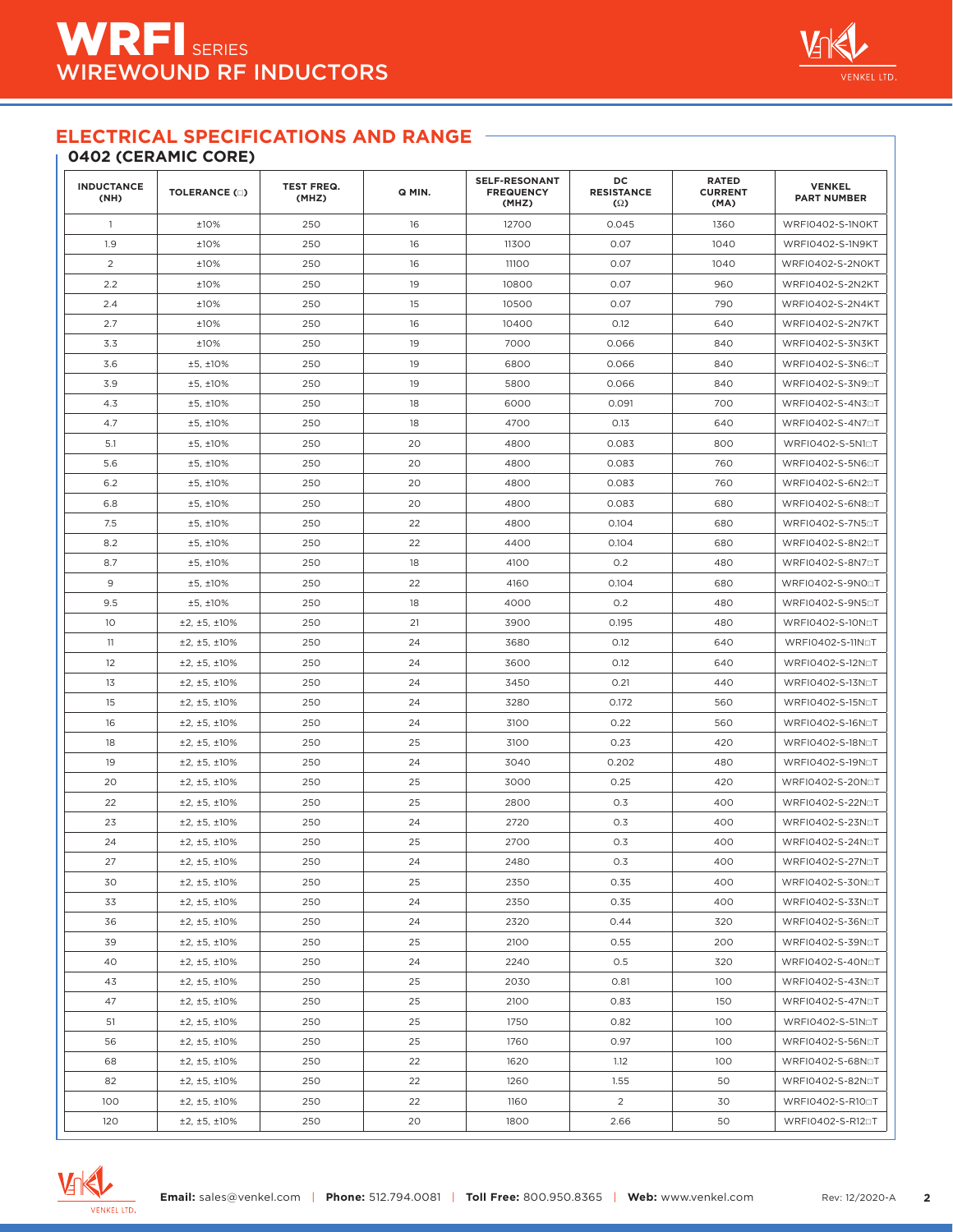#### **0603 (CERAMIC CORE)**

| <b>INDUCTANCE</b><br>(NH) | <b>TOLERANCE (D)</b> | <b>TEST FREQ.</b><br>(MHZ) | Q MIN. | <b>SELF-RESONANT</b><br><b>FREQUENCY</b><br>(MHZ) | DC<br><b>RESISTANCE</b><br>$(\Omega)$ | <b>RATED</b><br><b>CURRENT</b><br>(MA) | <b>VENKEL</b><br><b>PART NUMBER</b> |
|---------------------------|----------------------|----------------------------|--------|---------------------------------------------------|---------------------------------------|----------------------------------------|-------------------------------------|
| 1.6                       | ±5, ±10%             | 250                        | 24     | 12500                                             | 0.03                                  | 700                                    | WRFI0603-S-1N6□T                    |
| 1.8                       | ±5, ±10%             | 250                        | 16     | 12500                                             | 0.045                                 | 700                                    | WRFI0603-S-1N80T                    |
| 2.2                       | ±5, ±10%             | 250                        | 15     | 6000                                              | O.1                                   | 700                                    | WRFI0603-S-2N20T                    |
| 2.3                       | ±5, ±10%             | 250                        | 16     | 4000                                              | 0.14                                  | 700                                    | WRFI0603-S-2N30T                    |
| 3.3                       | ±2, ±5, ±10%         | 250                        | 22     | 6000                                              | 0.08                                  | 700                                    | WRFI0603-S-3N3□T                    |
| 3.6                       | ±2, ±5, ±10%         | 250                        | 22     | 5800                                              | 0.063                                 | 700                                    | WRFI0603-S-3N6□T                    |
| 3.9                       | ±2, ±5, ±10%         | 250                        | 22     | 4000                                              | 0.08                                  | 700                                    | WRFI0603-S-3N9□T                    |
| 4.3                       | ±2, ±5, ±10%         | 250                        | 22     | 5800                                              | 0.063                                 | 700                                    | WRFI0603-S-4N3□T                    |
| 4.5                       | ±2, ±5, ±10%         | 250                        | 20     | 5800                                              | 0.12                                  | 700                                    | WRFI0603-S-4N50T                    |
| 4.7                       | ±2, ±5, ±10%         | 250                        | 25     | 5800                                              | 0.12                                  | 700                                    | WRFI0603-S-4N70T                    |
| 5.1                       | ±2, ±5, ±10%         | 250                        | 20     | 5800                                              | 0.16                                  | 700                                    | WRFI0603-S-5N10T                    |
| 5.6                       | ±2, ±5, ±10%         | 250                        | 20     | 5800                                              | 0.17                                  | 700                                    | WRFI0603-S-5N60T                    |
| 6.2                       | ±2, ±5, ±10%         | 250                        | 25     | 5800                                              | O.11                                  | 700                                    | WRFI0603-S-6N2□T                    |
| 6.3                       | ±2, ±5, ±10%         | 250                        | 25     | 5800                                              | 0.11                                  | 700                                    | WRFI0603-S-6N3□T                    |
| 6.8                       | ±2, ±5, ±10%         | 250                        | 27     | 5800                                              | O.11                                  | 700                                    | WRFI0603-S-6N80T                    |
| 7.5                       | ±2, ±5, ±10%         | 250                        | 28     | 4800                                              | 0.106                                 | 700                                    | WRFI0603-S-7N5□T                    |
| 8.2                       | ±2, ±5, ±10%         | 250                        | 27     | 4800                                              | O.11                                  | 700                                    | WRFI0603-S-8N2□T                    |
| 8.7                       | ±2, ±5, ±10%         | 250                        | 28     | 4800                                              | 0.109                                 | 700                                    | WRFI0603-S-8N7aT                    |
| 9.1                       | ±2, ±5, ±10%         | 250                        | 35     | 4800                                              | 0.13                                  | 700                                    | WRFI0603-S-9N10T                    |
| 9.5                       | ±2, ±5, ±10%         | 250                        | 28     | 5400                                              | 0.135                                 | 700                                    | WRFI0603-S-9N5□T                    |
| 10                        | ±2, ±5, ±10%         | 250                        | 31     | 4800                                              | 0.13                                  | 700                                    | WRFI0603-S-10NoT                    |
| 11                        | ±2, ±5, ±10%         | 250                        | 31     | 4000                                              | 0.086                                 | 700                                    | WRFI0603-S-11NoT                    |
| 12                        | ±2, ±5, ±10%         | 250                        | 35     | 4000                                              | 0.13                                  | 700                                    | WRFI0603-S-12NoT                    |
| 15                        | ±2, ±5, ±10%         | 250                        | 35     | 4000                                              | 0.17                                  | 700                                    | WRFI0603-S-15NoT                    |
| 16                        | ±2, ±5, ±10%         | 250                        | 35     | 3300                                              | O.11                                  | 700                                    | WRFI0603-S-16NoT                    |
| 17                        | ±2, ±5, ±10%         | 250                        | 35     | 3200                                              | 0.17                                  | 700                                    | WRFI0603-S-17N⊡T                    |
| 18                        | ±2, ±5, ±10%         | 250                        | 35     | 3100                                              | 0.17                                  | 700                                    | WRFI0603-S-18NoT                    |
| 20                        | ±2, ±5, ±10%         | 250                        | 40     | 3000                                              | 0.19                                  | 700                                    | WRFI0603-S-20NoT                    |
| 22                        | ±2, ±5, ±10%         | 250                        | 38     | 3000                                              | 0.19                                  | 700                                    | WRFI0603-S-22N□T                    |
| 23                        | ±2, ±5, ±10%         | 250                        | 38     | 2850                                              | 0.19                                  | 700                                    | WRFI0603-S-23NoT                    |
| 24                        | ±2, ±5, ±10%         | 250                        | 38     | 2800                                              | 0.13                                  | 700                                    | WRFI0603-S-24N□T                    |
| 27                        | ±2, ±5, ±10%         | 250                        | 40     | 2800                                              | 0.22                                  | 600                                    | WRFI0603-S-27NoT                    |
| 30                        | ±2, ±5, ±10%         | 250                        | 40     | 2800                                              | 0.15                                  | 600                                    | WRFI0603-S-30NoT                    |
| 33                        | ±2, ±5, ±10%         | 250                        | 40     | 2300                                              | 0.22                                  | 600                                    | WRFI0603-S-33NoT                    |
| 36                        | ±2, ±5, ±10%         | 250                        | 37     | 2300                                              | 0.25                                  | 600                                    | WRFI0603-S-36NoT                    |
| 39                        | ±2, ±5, ±10%         | 250                        | 40     | 2200                                              | 0.25                                  | 600                                    | WRFI0603-S-39NoT                    |
| 43                        | ±2, ±5, ±10%         | 200                        | 38     | 2000                                              | 0.28                                  | 600                                    | WRFI0603-S-43NoT                    |
| 47                        | ±2, ±5, ±10%         | 200                        | 38     | 2000                                              | 0.28                                  | 600                                    | WRFI0603-S-47NoT                    |
| 51                        | ±2, ±5, ±10%         | 200                        | 38     | 1900                                              | 0.28                                  | 600                                    | WRFI0603-S-51NoT                    |
| 56                        | ±2, ±5, ±10%         | 200                        | 38     | 1900                                              | 0.31                                  | 600                                    | WRFI0603-S-56NoT                    |
| 62                        | ±2, ±5, ±10%         | 200                        | 37     | 1800                                              | 0.34                                  | 600                                    | WRFI0603-S-62N□T                    |
| 68                        | ±2, ±5, ±10%         | 200                        | 37     | 1700                                              | 0.34                                  | 600                                    | WRFI0603-S-68NoT                    |
| 72                        | ±2, ±5, ±10%         | 150                        | 34     | 1700                                              | 0.49                                  | 600                                    | WRFI0603-S-72NoT                    |
| 82                        | ±2, ±5, ±10%         | 150                        | 34     | 1700                                              | 0.54                                  | 400                                    | WRFI0603-S-82NoT                    |
| 91                        | ±2, ±5, ±10%         | 150                        | 30     | 1700                                              | 0.5                                   | 400                                    | WRFI0603-S-91NoT                    |
| 100                       | ±2, ±5, ±10%         | 150                        | 34     | 1400                                              | 0.58                                  | 400                                    | WRFI0603-S-R100T                    |
| 110                       | ±2, ±5, ±10%         | 150                        | 32     | 1350                                              | 0.61                                  | 300                                    | WRFI0603-S-R110T                    |
| 120                       | ±2, ±5, ±10%         | 150                        | 32     | 1300                                              | 0.65                                  | 300                                    | WRFI0603-S-R120T                    |
| 130                       | ±2, ±5, ±10%         | 150                        | 30     | 1400                                              | 0.72                                  | 300                                    | WRFI0603-S-R130T                    |
| 140                       | ±2, ±5, ±10%         | 100                        | 28     | 1300                                              | 0.87                                  | 280                                    | WRFI0603-S-R14□T                    |
| 150                       | ±2, ±5, ±10%         | 100                        | 28     | 1300                                              | 0.95                                  | 280                                    | WRFI0603-S-R150T                    |



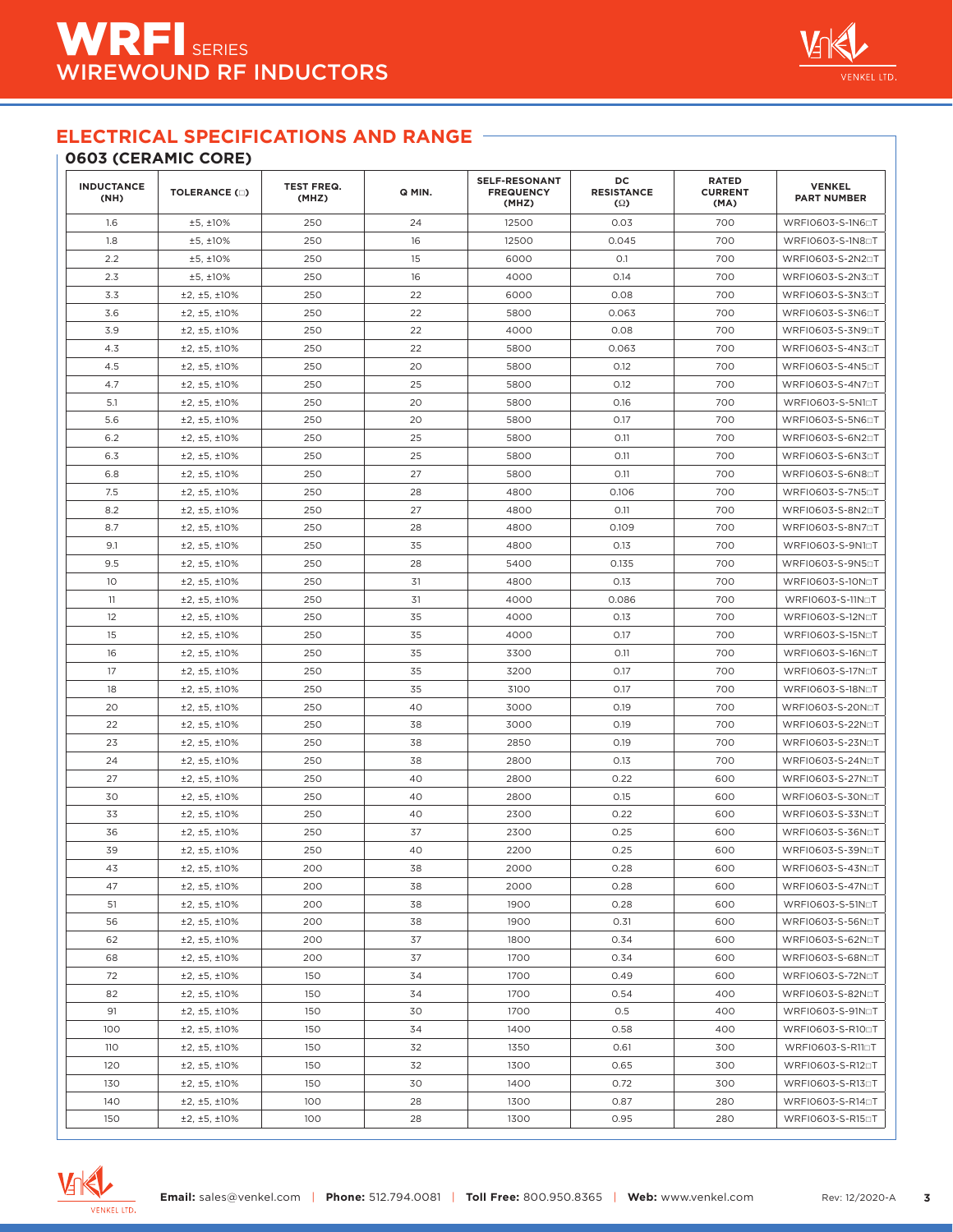#### **0603 (CERAMIC CORE)**

| <b>INDUCTANCE</b><br>(NH) | <b>TOLERANCE (D)</b> | <b>TEST FREQ.</b><br>(MHZ) | Q MIN. | <b>SELF-RESONANT</b><br><b>FREQUENCY</b><br>(MHZ) | <b>DC</b><br><b>RESISTANCE</b><br>$\Omega$ | <b>RATED</b><br><b>CURRENT</b><br>(MA) | <b>VENKEL</b><br><b>PART NUMBER</b> |
|---------------------------|----------------------|----------------------------|--------|---------------------------------------------------|--------------------------------------------|----------------------------------------|-------------------------------------|
| 160                       | ±2, ±5, ±10%         | 100                        | 25     | 1300                                              | 1.4                                        | 280                                    | WRFI0603-S-R160T                    |
| 180                       | ±2, ±5, ±10%         | 100                        | 25     | 1250                                              | 1.4                                        | 250                                    | WRFI0603-S-R18□T                    |
| 220                       | ±2, ±5, ±10%         | 100                        | 25     | 1200                                              | 1.6                                        | 250                                    | WRFI0603-S-R220T                    |
| 260                       | ±2, ±5, ±10%         | 100                        | 25     | 1000                                              | 2                                          | 200                                    | WRFI0603-S-R26□T                    |
| 270                       | ±2, ±5, ±10%         | 100                        | 25     | 900                                               | 2.1                                        | 200                                    | WRFI0603-S-R270T                    |
| 280                       | ±2, ±5, ±10%         | 100                        | 25     | 1000                                              | 2.4                                        | 100                                    | WRFI0603-S-R280T                    |
| 300                       | ±2.±5.±10%           | 100                        | 25     | 750                                               | 2.5                                        | 150                                    | WRFI0603-S-R300T                    |
| 330                       | ±2.±5.±10%           | 100                        | 25     | 900                                               | 3.8                                        | 100                                    | WRFI0603-S-R330T                    |
| 390                       | ±2.±5.±10%           | 100                        | 25     | 900                                               | 4.35                                       | 100                                    | WRFI0603-S-R390T                    |
| 470                       | ±2, ±5, ±10%         | 100                        | 23     | 600                                               | 3.6                                        | 80                                     | WRFI0603-S-R470T                    |

#### **0805 (CERAMIC CORE)**

| <b>INDUCTANCE</b><br>(NH) | <b>TOLERANCE (O)</b> | <b>TEST FREQ.</b><br>(MHZ) | Q MIN.       | <b>SELF-RESONANT</b><br><b>FREQUENCY</b><br>(MHZ) | DC<br><b>RESISTANCE</b><br>$\Omega$ | <b>RATED</b><br><b>CURRENT</b><br>(MA) | <b>VENKEL</b><br><b>PART NUMBER</b> |
|---------------------------|----------------------|----------------------------|--------------|---------------------------------------------------|-------------------------------------|----------------------------------------|-------------------------------------|
| 2.7                       | ±5, ±10%             | 250                        | 80 @ 1500MHz | 7900                                              | 0.06                                | 800                                    | WRFI0805-S-2N7aT                    |
| 2.8                       | ±5, ±10%             | 250                        | 80 @ 1500MHz | 7900                                              | 0.06                                | 800                                    | WRFI0805-S-2N80T                    |
| 3                         | ±5, ±10%             | 250                        | 65 @ 1500MHz | 7900                                              | 0.06                                | 800                                    | WRFI0805-S-3N0aT                    |
| 3.3                       | ±5, ±10%             | 250                        | 50 @ 1500MHz | 6000                                              | 0.08                                | 600                                    | WRFI0805-S-3N30T                    |
| 3.9                       | ±5, ±10%             | 250                        | 50 @ 1500MHz | 5500                                              | 0.08                                | 600                                    | WRFI0805-S-3N9□T                    |
| 4.7                       | ±5, ±10%             | 250                        | 65 @ 1000MHz | 5500                                              | 0.08                                | 600                                    | WRFI0805-S-4N7aT                    |
| 5.6                       | ±5, ±10%             | 250                        | 65 @ 1000MHz | 5500                                              | 0.08                                | 600                                    | WRFI0805-S-5N60T                    |
| 6.2                       | ±5, ±10%             | 250                        | 50 @ 1000MHz | 5500                                              | 0.11                                | 600                                    | WRFI0805-S-6N2□T                    |
| 6.8                       | ±5, ±10%             | 250                        | 50 @ 1000MHz | 5500                                              | 0.11                                | 600                                    | WRFI0805-S-6N80T                    |
| 7.5                       | ±5, ±10%             | 250                        | 50 @ 1000MHz | 4500                                              | 0.14                                | 600                                    | WRFI0805-S-7N5□T                    |
| 8.2                       | ±5, ±10%             | 250                        | 50 @ 1000MHz | 4700                                              | 0.12                                | 600                                    | WRFI0805-S-8N2□T                    |
| 8.7                       | ±5, ±10%             | 250                        | 50 @ 1000MHz | 4000                                              | 0.21                                | 400                                    | WRFI0805-S-8N7aT                    |
| 10                        | ±2, ±5, ±10%         | 250                        | 60 @ 500MHz  | 4200                                              | O.1                                 | 600                                    | WRFI0805-S-10NoT                    |
| 12                        | ±2, ±5, ±10%         | 250                        | 50 @ 500MHz  | 4000                                              | 0.15                                | 600                                    | WRFI0805-S-12NoT                    |
| 15                        | ±2, ±5, ±10%         | 250                        | 50 @ 500MHz  | 3400                                              | 0.17                                | 600                                    | WRFI0805-S-15NoT                    |
| 18                        | ±2, ±5, ±10%         | 250                        | 50 @ 500MHz  | 3300                                              | O.2                                 | 600                                    | WRFI0805-S-18NoT                    |
| 20                        | ±2, ±5, ±10%         | 250                        | 55 @ 500MHz  | 2600                                              | 0.22                                | 500                                    | WRFI0805-S-20N⊡T                    |
| 22                        | ±2, ±5, ±10%         | 250                        | 55 @ 500MHz  | 2600                                              | 0.22                                | 500                                    | WRFI0805-S-22NoT                    |
| 24                        | ±2, ±5, ±10%         | 250                        | 50 @ 500MHz  | 2000                                              | 0.22                                | 500                                    | WRFI0805-S-24N⊡T                    |
| 27                        | ±2, ±5, ±10%         | 250                        | 55 @ 500MHz  | 2500                                              | 0.25                                | 500                                    | WRFI0805-S-27N□T                    |
| 30                        | ±2, ±5, ±10%         | 250                        | 60 @ 500MHz  | 2050                                              | 0.25                                | 500                                    | WRFI0805-S-30NoT                    |
| 33                        | ±2, ±5, ±10%         | 250                        | 60 @ 500MHz  | 2050                                              | 0.27                                | 500                                    | WRFI0805-S-33NoT                    |
| 36                        | ±2, ±5, ±10%         | 250                        | 55 @ 500MHz  | 1700                                              | 0.27                                | 500                                    | WRFI0805-S-36NoT                    |
| 39                        | ±2, ±5, ±10%         | 250                        | 60 @ 500MHz  | 2000                                              | 0.29                                | 500                                    | WRFI0805-S-39NoT                    |
| 43                        | ±2, ±5, ±10%         | 200                        | 60 @ 500MHz  | 1650                                              | 0.34                                | 500                                    | WRFI0805-S-43NoT                    |
| 47                        | ±2, ±5, ±10%         | 200                        | 60 @ 500MHz  | 1650                                              | 0.31                                | 500                                    | WRFI0805-S-47N□T                    |
| 56                        | ±2, ±5, ±10%         | 200                        | 60 @ 500MHz  | 1550                                              | 0.34                                | 500                                    | WRFI0805-S-56NoT                    |
| 68                        | ±2, ±5, ±10%         | 200                        | 60 @ 500MHz  | 1450                                              | 0.38                                | 500                                    | WRFI0805-S-68NoT                    |
| 72                        | ±2, ±5, ±10%         | 150                        | 65 @ 500MHz  | 1400                                              | O.4                                 | 500                                    | WRFI0805-S-72N□T                    |
| 82                        | ±2, ±5, ±10%         | 150                        | 65 @ 500MHz  | 1300                                              | 0.42                                | 400                                    | WRFI0805-S-82NoT                    |
| 91                        | ±2, ±5, ±10%         | 150                        | 65 @ 500MHz  | 1200                                              | 0.48                                | 400                                    | WRFI0805-S-91NoT                    |
| 100                       | ±2, ±5, ±10%         | 150                        | 65 @ 500MHz  | 1200                                              | 0.46                                | 400                                    | WRFI0805-S-R100T                    |
| 110                       | ±2, ±5, ±10%         | 150                        | 50 @ 250MHz  | 1000                                              | 0.48                                | 400                                    | WRFI0805-S-R110T                    |
| 120                       | ±2, ±5, ±10%         | 150                        | 50 @ 250MHz  | 1100                                              | 0.51                                | 400                                    | WRFI0805-S-R12□T                    |
| 150                       | ±2, ±5, ±10%         | 100                        | 50 @ 250MHz  | 920                                               | 0.56                                | 400                                    | WRFI0805-S-R150T                    |

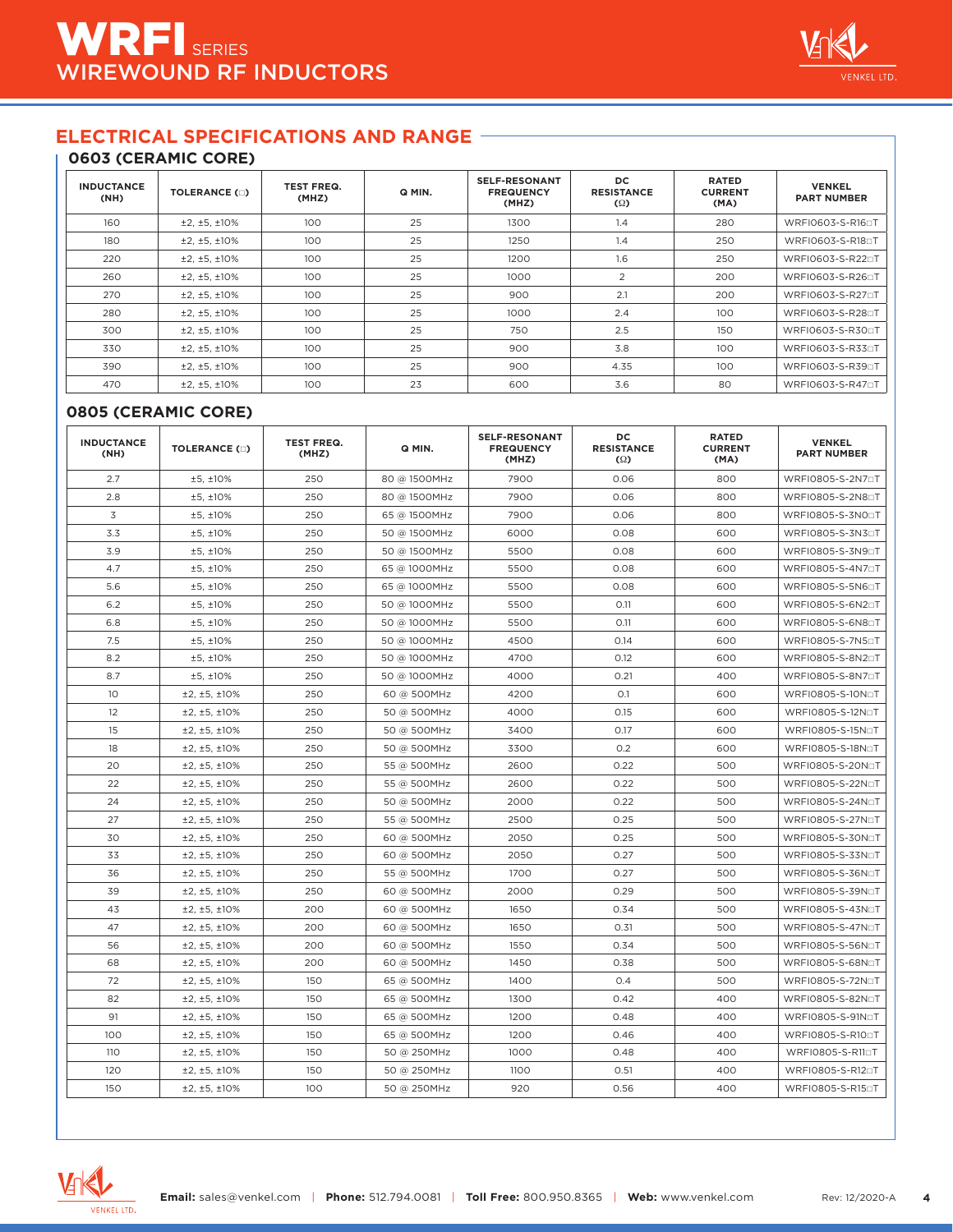#### **0805 (CERAMIC CORE)**

| <b>INDUCTANCE</b><br>(NH) | <b>TOLERANCE (E)</b> | <b>TEST FREQ.</b><br>(MHZ) | Q MIN.      | <b>SELF-RESONANT</b><br><b>FREQUENCY</b><br>(MHZ) | DC.<br><b>RESISTANCE</b><br>$\Omega$ | <b>RATED</b><br><b>CURRENT</b><br>(MA) | <b>VENKEL</b><br><b>PART NUMBER</b> |
|---------------------------|----------------------|----------------------------|-------------|---------------------------------------------------|--------------------------------------|----------------------------------------|-------------------------------------|
| 160                       | ±2, ±5, ±10%         | 100                        | 50 @ 250MHz | 870                                               | 0.6                                  | 400                                    | WRFI0805-S-R160T                    |
| 180                       | ±2, ±5, ±10%         | 100                        | 50 @ 250MHz | 870                                               | 0.64                                 | 400                                    | WRFI0805-S-R180T                    |
| 200                       | ±2.±5.±10%           | 100                        | 50 @ 250MHz | 860                                               | 0.66                                 | 400                                    | WRFI0805-S-R200T                    |
| 220                       | ±2, ±5, ±10%         | 100                        | 50 @ 250MHz | 850                                               | 0.7                                  | 400                                    | WRFI0805-S-R22□T                    |
| 240                       | ±2, ±5, ±10%         | 100                        | 44 @ 250MHz | 690                                               | $\mathbf{1}$                         | 350                                    | WRFI0805-S-R240T                    |
| 250                       | ±2.±5.±10%           | 100                        | 50 @ 250MHz | 680                                               | $\mathbf{1}$                         | 350                                    | WRFI0805-S-R25□T                    |
| 270                       | ±2.±5.±10%           | 100                        | 48 @ 250MHz | 650                                               | $\mathbf{1}$                         | 350                                    | WRFI0805-S-R270T                    |
| 300                       | ±2, ±5, ±10%         | 100                        | 48 @ 250MHz | 620                                               | 1.2                                  | 330                                    | WRFI0805-S-R300T                    |
| 330                       | ±2, ±5, ±10%         | 100                        | 48 @ 250MHz | 600                                               | 1.4                                  | 310                                    | WRFI0805-S-R330T                    |
| 360                       | ±2.±5.±10%           | 100                        | 48 @ 250MHz | 580                                               | 1.45                                 | 300                                    | WRFI0805-S-R360T                    |
| 390                       | ±2, ±5, ±10%         | 100                        | 48 @ 250MHz | 560                                               | 1.5                                  | 290                                    | WRFI0805-S-R390T                    |
| 430                       | ±2, ±5, ±10%         | 50                         | 33 @ 100MHz | 430                                               | 1.7                                  | 230                                    | WRFI0805-S-R430T                    |
| 470                       | ±2, ±5, ±10%         | 50                         | 33 @ 100MHz | 375                                               | 1.7                                  | 250                                    | WRFI0805-S-R470T                    |
| 560                       | ±2, ±5, ±10%         | 25                         | 23 @ 50MHz  | 340                                               | 1.9                                  | 230                                    | WRFI0805-S-R560T                    |
| 600                       | ±2, ±5, ±10%         | 25                         | 23 @ 50MHz  | 260                                               | 1.6                                  | 450                                    | WRFI0805-S-R600T                    |
| 620                       | ±2.±5.±10%           | 25                         | 23 @ 50MHz  | 220                                               | 2.2                                  | 210                                    | WRFI0805-S-R620T                    |
| 680                       | ±2, ±5, ±10%         | 25                         | 23 @ 50MHz  | 200                                               | 2.2                                  | 190                                    | WRFI0805-S-R680T                    |
| 750                       | ±2.±5.±10%           | 25                         | 23 @ 50MHz  | 200                                               | 2.3                                  | 180                                    | WRFI0805-S-R75□T                    |
| 820                       | ±2, ±5, ±10%         | 25                         | 23 @ 50MHz  | 200                                               | 2.35                                 | 180                                    | WRFI0805-S-R82□T                    |
| 1000                      | ±2, ±5, ±10%         | 25                         | 20 @ 50MHz  | 100                                               | 2.5                                  | 170                                    | WRFI0805-S-1R00T                    |
| 1200                      | ±2, ±5, ±10%         | 7.9                        | 18 @ 25MHz  | 100                                               | 2.5                                  | 170                                    | WRFI0805-S-1R2□T                    |
| 1500                      | ±2, ±5, ±10%         | 7.9                        | 16 @ 25MHz  | 100                                               | 2.5                                  | 170                                    | WRFI0805-S-1R50T                    |
| 1800                      | ±2.±5.±10%           | 7.9                        | 16 @ 7.9MHz | 80                                                | 2.5                                  | 170                                    | WRFI0805-S-1R80T                    |
| 2200                      | ±2, ±5, ±10%         | 7.9                        | 16 @ 7.9MHz | 60                                                | 2.7                                  | 160                                    | WRFI0805-S-2R2□T                    |
| 2700                      | ±2, ±5, ±10%         | 7.9                        | 16 @ 7.9MHz | 50                                                | 3.1                                  | 150                                    | WRFI0805-S-2R7aT                    |
| 3300                      | ±2, ±5, ±10%         | 7.9                        | 15 @ 7.9MHz | 40                                                | 4.4                                  | 90                                     | WRFI0805-S-3R30T                    |
| 4700                      | ±2, ±5, ±10%         | 7.9                        | 15 @ 7.9MHz | 40                                                | 6.4                                  | 90                                     | WRFI0805-S-4R70T                    |

#### **1008 (CERAMIC CORE)**

| <b>INDUCTANCE</b><br>(NH) | <b>TOLERANCE (D)</b> | <b>TEST FREQ.</b><br>(MHZ) | Q MIN.       | <b>SELF-RESONANT</b><br><b>FREQUENCY</b><br>(MHZ) | DC<br><b>RESISTANCE</b><br>$\Omega$ | <b>RATED</b><br><b>CURRENT</b><br>(MA) | <b>VENKEL</b><br><b>PART NUMBER</b> |
|---------------------------|----------------------|----------------------------|--------------|---------------------------------------------------|-------------------------------------|----------------------------------------|-------------------------------------|
| 4.7                       | ±5.±10%              | 50                         | 50 @ 1500MHz | 4000                                              | 0.15                                | 1000                                   | WRFI1008-S-4N7aT                    |
| $*5.6$                    | ±5, ±10%             | 50                         | 50 @ 1500MHz | 4000                                              | 0.15                                | 1000                                   | WRFI1008-S-5N60T                    |
| $*10$                     | ±2, ±5, ±10%         | 50                         | 50 @ 500MHz  | 4100                                              | 0.08                                | 1000                                   | WRFI1008-S-10NoT                    |
| $*12$                     | ±2, ±5, ±10%         | 50                         | 50 @ 500MHz  | 3300                                              | 0.09                                | 1000                                   | WRFI1008-S-12NoT                    |
| $*15$                     | ±2, ±5, ±10%         | 50                         | 50 @ 500MHz  | 2500                                              | O.11                                | 1000                                   | WRFI1008-S-15NoT                    |
| $*18$                     | ±2, ±5, ±10%         | 50                         | 50 @ 350MHz  | 2400                                              | 0.12                                | 1000                                   | WRFI1008-S-18NoT                    |
| $*22$                     | ±2, ±5, ±10%         | 50                         | 55 @ 350MHz  | 2400                                              | 0.12                                | 1000                                   | WRFI1008-S-22NoT                    |
| 24                        | ±2.±5.±10%           | 50                         | 55 @ 350MHz  | 1900                                              | 0.13                                | 1000                                   | WRFI1008-S-24NoT                    |
| $*27$                     | ±2, ±5, ±10%         | 50                         | 55 @ 350MHz  | 1600                                              | 0.13                                | 1000                                   | WRFI1008-S-27NoT                    |
| 30                        | ±2, ±5, ±10%         | 50                         | 60 @ 350MHz  | 1600                                              | 0.14                                | 1000                                   | WRFI1008-S-30NoT                    |
| $*33$                     | ±2, ±5, ±10%         | 50                         | 60 @ 350MHz  | 1600                                              | 0.14                                | 1000                                   | WRFI1008-S-33NoT                    |
| 36                        | ±2, ±5, ±10%         | 50                         | 60 @ 350MHz  | 1600                                              | 0.15                                | 1000                                   | WRFI1008-S-36NaT                    |
| *39                       | ±2, ±5, ±10%         | 50                         | 60 @ 350MHz  | 1500                                              | 0.15                                | 1000                                   | WRFI1008-S-39NoT                    |
| $*47$                     | ±2, ±5, ±10%         | 50                         | 65 @ 350MHz  | 1500                                              | 0.16                                | 1000                                   | WRFI1008-S-47NoT                    |
| $*56$                     | ±2, ±5, ±10%         | 50                         | 65 @ 350MHz  | 1300                                              | 0.18                                | 1000                                   | WRFI1008-S-56NoT                    |
| $*62$                     | ±2, ±5, ±10%         | 50                         | 65 @ 350MHz  | 1250                                              | 0.2                                 | 1000                                   | WRFI1008-S-62NoT                    |
| $*68$                     | ±2, ±5, ±10%         | 50                         | 65 @ 350MHz  | 1300                                              | O.2                                 | 1000                                   | WRFI1008-S-68NOT                    |
| 75                        | ±2, ±5, ±10%         | 50                         | 60 @ 350MHz  | 1100                                              | 0.21                                | 1000                                   | WRFI1008-S-75NoT                    |

\* Test method for these values uses a Network / Spectrum Analyzer. All other values use a HP4287 LCR meter.



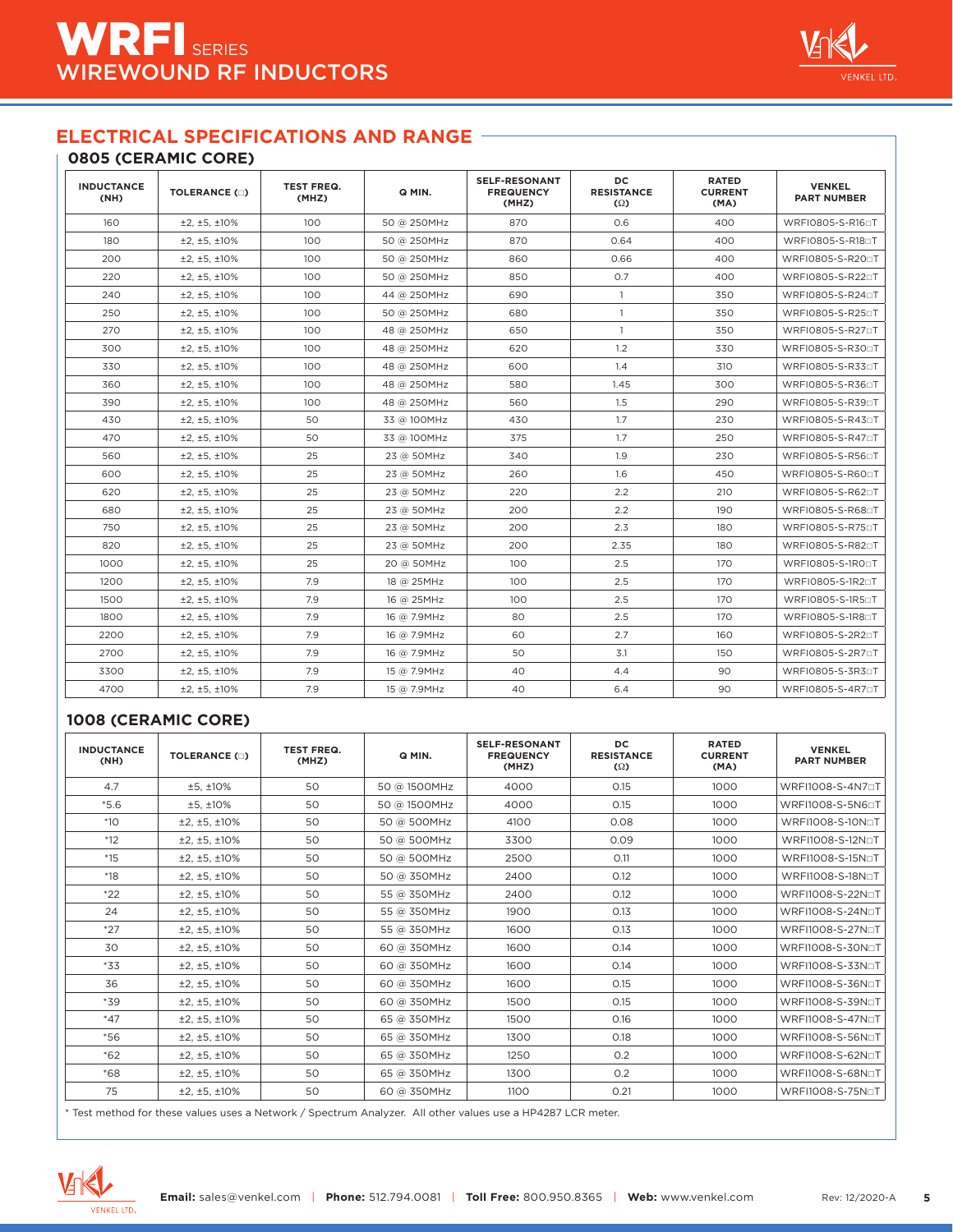### **1008 (CERAMIC CORE)**

| <b>INDUCTANCE</b><br>(NH) | <b>TOLERANCE (E)</b> | <b>TEST FREQ.</b><br>(MHZ) | Q MIN.       | <b>SELF-RESONANT</b><br><b>FREQUENCY</b><br>(MHZ) | DC<br><b>RESISTANCE</b><br>$\Omega$ | <b>RATED</b><br><b>CURRENT</b><br>(MA) | <b>VENKEL</b><br><b>PART NUMBER</b> |
|---------------------------|----------------------|----------------------------|--------------|---------------------------------------------------|-------------------------------------|----------------------------------------|-------------------------------------|
| $*82$                     | ±2, ±5, ±10%         | 50                         | 60 @ 350MHz  | 1000                                              | 0.22                                | 1000                                   | WRFI1008-S-82NoT                    |
| 91                        | ±2, ±5, ±10%         | 50                         | 50 @ 350MHz  | 1000                                              | 0.45                                | 1000                                   | WRFI1008-S-91NoT                    |
| $*100$                    | ±2, ±5, ±10%         | 25                         | 60 @ 350MHz  | 1000                                              | 0.56                                | 650                                    | WRFI1008-S-R100T                    |
| $*120$                    | ±2, ±5, ±10%         | 25                         | 60 @ 350MHz  | 950                                               | 0.63                                | 650                                    | WRFI1008-S-R12□T                    |
| $*150$                    | ±2, ±5, ±10%         | 25                         | 45 @ 100MHz  | 850                                               | 0.7                                 | 800                                    | WRFI1008-S-R150T                    |
| *180                      | ±2, ±5, ±10%         | 25                         | 45 @ 100MHz  | 750                                               | 0.77                                | 620                                    | WRFI1008-S-R180T                    |
| $*220$                    | ±2, ±5, ±10%         | 25                         | 45 @ 100MHz  | 700                                               | 0.84                                | 500                                    | WRFI1008-S-R22□T                    |
| $*240$                    | ±2, ±5, ±10%         | 25                         | 45 @ 100MHz  | 650                                               | 0.88                                | 500                                    | WRFI1008-S-R240T                    |
| *270                      | ±2, ±5, ±10%         | 25                         | 45 @ 100MHz  | 600                                               | 0.91                                | 690                                    | WRFI1008-S-R270T                    |
| *300                      | ±2, ±5, ±10%         | 25                         | 45 @ 100MHz  | 585                                               | $\mathbf{1}$                        | 450                                    | WRFI1008-S-R300T                    |
| *330                      | ±2, ±5, ±10%         | 25                         | 45 @ 100MHz  | 570                                               | 1.05                                | 450                                    | WRFI1008-S-R33□T                    |
| *360                      | ±2, ±5, ±10%         | 25                         | 45 @ 100MHz  | 530                                               | 1.1                                 | 470                                    | WRFI1008-S-R36□T                    |
| *390                      | ±2, ±5, ±10%         | 25                         | 45 @ 100MHz  | 500                                               | 1.12                                | 630                                    | WRFI1008-S-R390T                    |
| $*430$                    | ±2, ±5, ±10%         | 25                         | 45 @ 100MHz  | 480                                               | 1.15                                | 470                                    | WRFI1008-S-R43□T                    |
| $*470$                    | ±2, ±5, ±10%         | 25                         | 45 @ 100MHz  | 450                                               | 1.19                                | 470                                    | WRFI1008-S-R470T                    |
| *560                      | ±2, ±5, ±10%         | 25                         | 45 @ 100MHz  | 415                                               | 1.33                                | 580                                    | WRFI1008-S-R56□T                    |
| $*620$                    | ±2, ±5, ±10%         | 25                         | 45 @ 100MHz  | 375                                               | 1.4                                 | 300                                    | WRFI1008-S-R62□T                    |
| *680                      | ±2, ±5, ±10%         | 25                         | 45 @ 100MHz  | 375                                               | 1.47                                | 540                                    | WRFI1008-S-R680T                    |
| *750                      | ±2, ±5, ±10%         | 25                         | 45 @ 100MHz  | 360                                               | 1.54                                | 360                                    | WRFI1008-S-R750T                    |
| *820                      | ±2, ±5, ±10%         | 25                         | 45 @ 100MHz  | 350                                               | 1.61                                | 400                                    | WRFI1008-S-R820T                    |
| $*910$                    | ±2, ±5, ±10%         | 25                         | 35 @ 50MHz   | 320                                               | 1.68                                | 380                                    | WRFI1008-S-R910T                    |
| *1000                     | ±2, ±5, ±10%         | 25                         | 35 @ 50MHz   | 290                                               | 1.75                                | 370                                    | WRFI1008-S-1R00T                    |
| *1200                     | ±2, ±5, ±10%         | 7.9                        | 35 @ 50MHz   | 250                                               | $\overline{2}$                      | 310                                    | WRFI1008-S-1R20T                    |
| *1500                     | ±2, ±5, ±10%         | 7.9                        | 28 @ 50MHz   | 200                                               | 2.3                                 | 330                                    | WRFI1008-S-1R50T                    |
| *1800                     | ±2, ±5, ±10%         | 7.9                        | 28 @ 50MHz   | 160                                               | 2.6                                 | 300                                    | WRFI1008-S-1R80T                    |
| *2200                     | ±2, ±5, ±10%         | 7.9                        | 28 @ 50MHz   | 160                                               | 2.8                                 | 280                                    | WRFI1008-S-2R2□T                    |
| *2700                     | ±2, ±5, ±10%         | 7.9                        | 22 @ 25MHz   | 140                                               | 3.2                                 | 290                                    | WRFI1008-S-2R70T                    |
| *3300                     | ±2, ±5, ±10%         | 7.9                        | 22 @ 25MHz   | 110                                               | 3.4                                 | 290                                    | WRFI1008-S-3R30T                    |
| *3900                     | ±2, ±5, ±10%         | 7.9                        | 18 @ 25MHz   | 100                                               | 3.6                                 | 260                                    | WRFI1008-S-3R90T                    |
| *4700                     | ±2, ±5, ±10%         | 7.9                        | 18 @ 25MHz   | 90                                                | 4                                   | 260                                    | WRFI1008-S-4R7□T                    |
| 5600                      | ±2, ±5, ±10%         | 7.9                        | 16 @ 7.96MHz | 20                                                | $\overline{4}$                      | 240                                    | WRFI1008-S-5R6□T                    |
| 6800                      | ±2, ±5, ±10%         | 7.9                        | 15 @ 7.96MHz | 40                                                | 4.9                                 | 200                                    | WRFI1008-S-6R80T                    |
| 8200                      | ±2, ±5, ±10%         | 7.9                        | 15 @ 7.96MHz | 25                                                | 6                                   | 170                                    | WRFI1008-S-8R20T                    |
| 10000                     | ±2, ±5, ±10%         | 2.52                       | 15 @ 7.96MHz | 20                                                | 9                                   | 150                                    | WRFI1008-S-1030T                    |
| 12000                     | ±2, ±5, ±10%         | 2.52                       | 15 @ 7.96MHz | 18                                                | 10.5                                | 130                                    | WRFI1008-S-1230T                    |
| 15000                     | ±2, ±5, ±10%         | 2.52                       | 15 @ 7.96MHz | 15                                                | 11.5                                | 120                                    | WRFI1008-S-153□T                    |

\* Test method for these values uses a Network / Spectrum Analyzer. All other values use a HP4287 LCR meter.

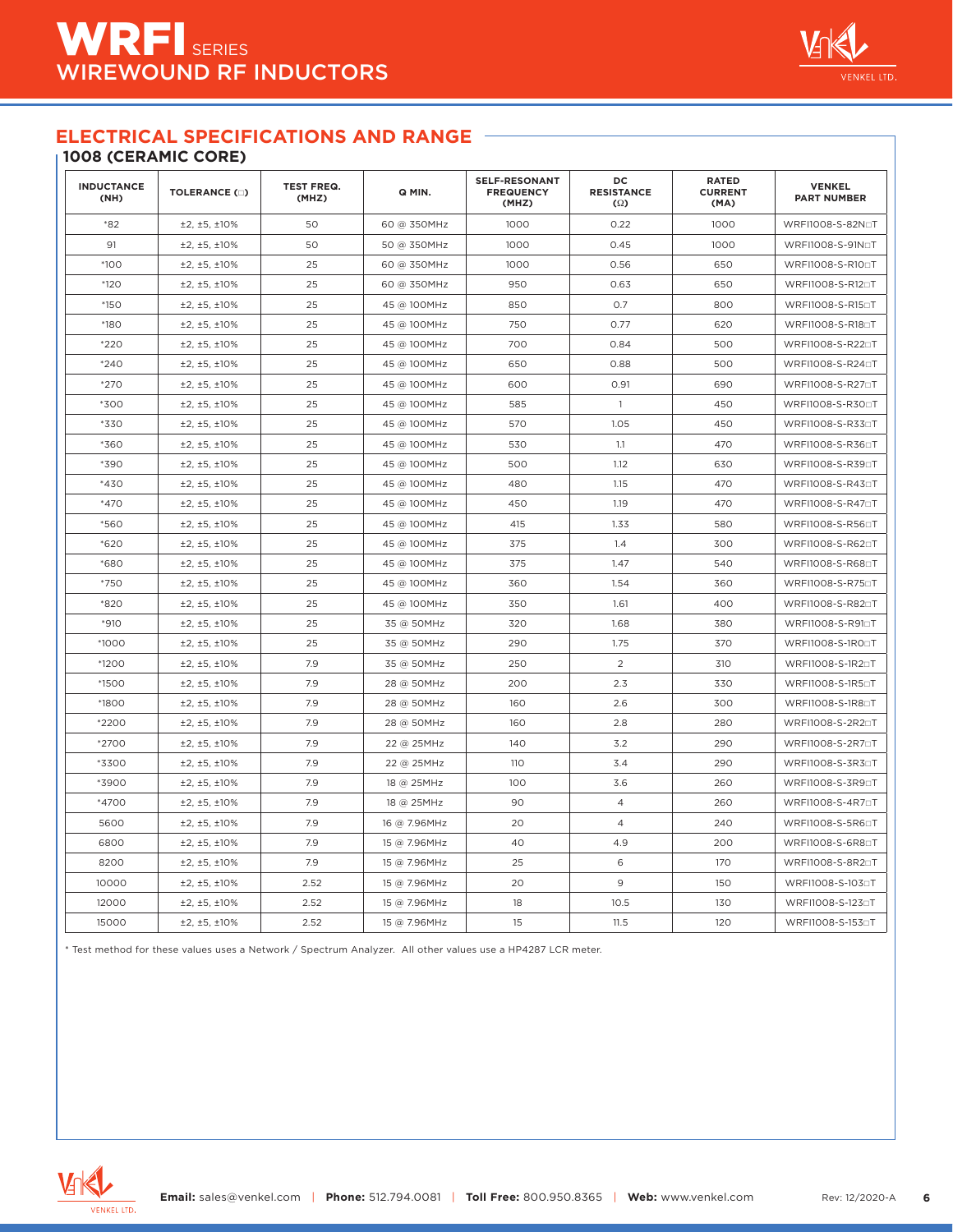# WRFI SERIES WIREWOUND RF INDUCTORS



# **ELECTRICAL CHARACTERISTICS**



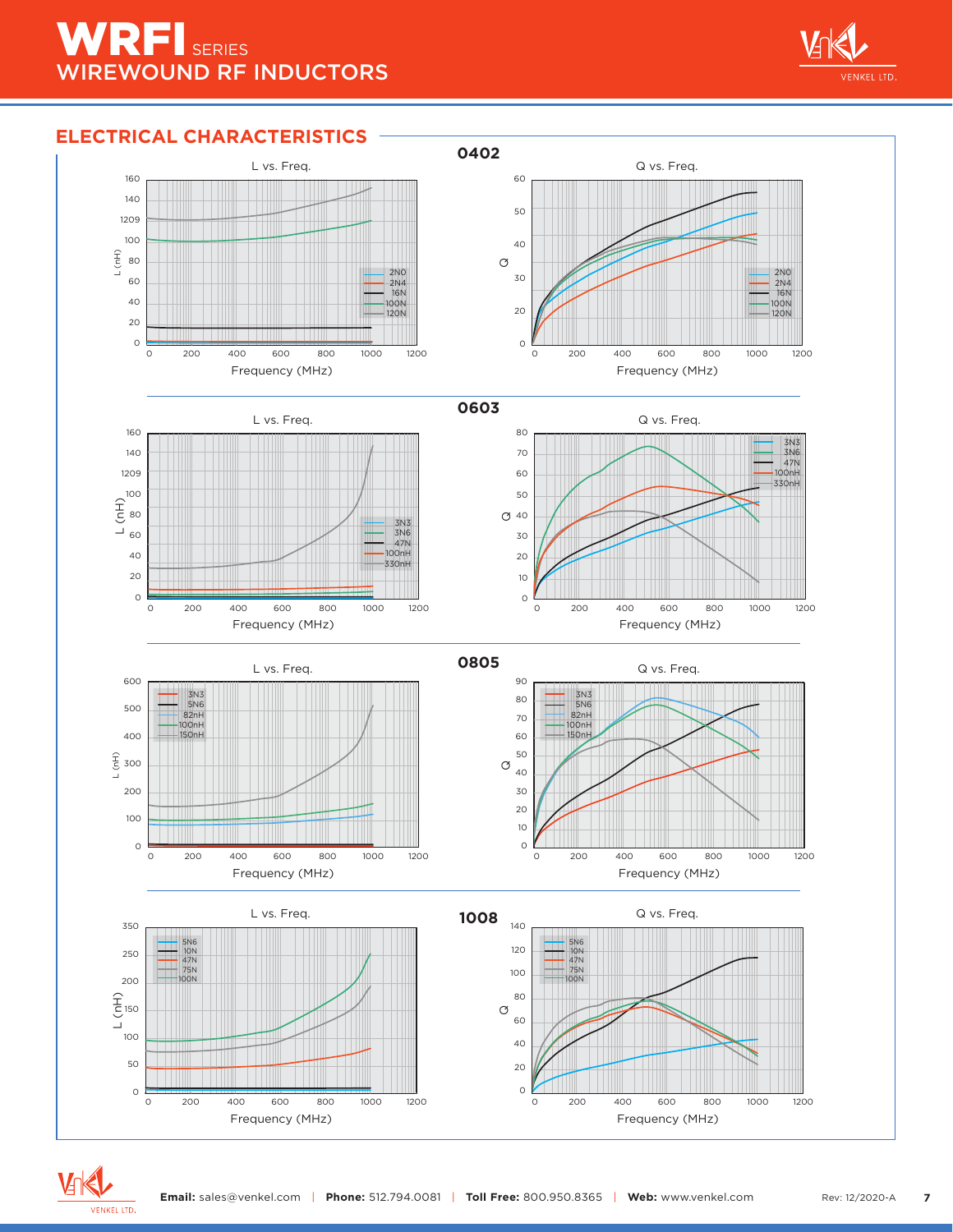

## **TAPE AND REEL SPECIFICATIONS**

| Unit: mm          |                        |
|-------------------|------------------------|
| <b>Tape Width</b> | 8 <sub>mm</sub>        |
| А                 | $178 \pm 2.0$          |
| в                 | $60 \pm 0.5$           |
| C                 | $\emptyset$ 13.0 ± 0.3 |
| D                 | Ø21.8 ± 0.8            |
| Е                 | $2.0 \pm 0.5$          |
| W                 | $9 \pm 0.3$            |
| t                 | $1.2 \pm 0.2$          |
| R                 | 1.0                    |



# **CARRIER TAPE**

Embossed





#### Unit: mm

| <b>Size</b>    | 0402       | 0603       |
|----------------|------------|------------|
| Tape           | Paper Tape | Paper Tape |
| А              | 0.81       | 1.35       |
| в              | 1.23       | 1.95       |
| Н              | 0.73       | 0.95       |
| F              | 3.50       | 3.50       |
| Р              | 2.00       | 4.00       |
| P <sub>o</sub> | 4.00       | 4.00       |
| P <sub>1</sub> | 2.00       | 2.00       |
| W              | 8.00       | 8.00       |
| Qty/Reel       | 4,000      | 4,000      |

| <b>Size</b> | 0805                 | 1008                 |
|-------------|----------------------|----------------------|
| Tape        | <b>Embossed Tape</b> | <b>Embossed Tape</b> |
| А           | 8.00                 | 8.00                 |
| B           | 1.85                 | 1.95                 |
| C           | 4.00                 | 4.00                 |
| D           | 2.30<br>3.50         |                      |
| Е           | 3.50                 | 3.50                 |
| F           | 1.75                 | 1.75                 |
| G           | 2.00                 | 2.00                 |
| н           | 1.45                 | 1.50                 |
| $\cdot$     | 0.23                 | 0.23                 |
| Qty/Reel    | 2,000                | 2,000                |